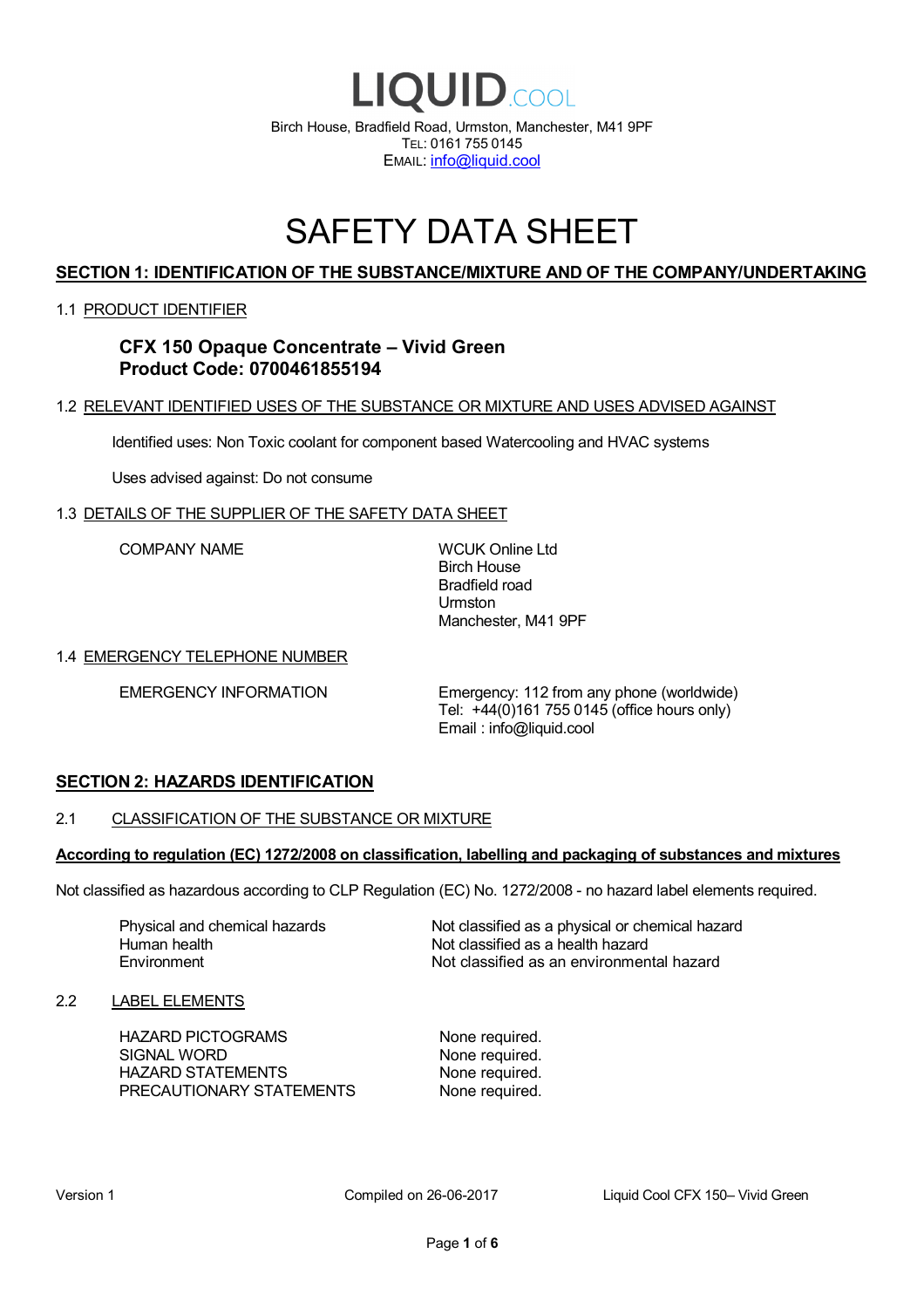

Birch House, Bradfield Road, Urmston, Manchester, M41 9PF TEL: 0161 755 0145 EMAIL: info@liquid.cool

### 2.3 OTHER HAZARDS.

Not applicable.

# **SECTION 3: COMPOSITION / INFORMATION ON INGREDIENTS**

Listed in order of concentration, all ingredients classified as non-toxic.

| <b>Component - Ultra PURE Distilled Water</b><br>Concentration | 32-64%   |
|----------------------------------------------------------------|----------|
| CAS No.                                                        | 732-18-5 |
|                                                                |          |

| Component - Monoethylene glycol (ethane-1, 2-diol) inc DeTox™<br>Concentration | 36-68%    |
|--------------------------------------------------------------------------------|-----------|
| ! EC No.                                                                       | 203-473-3 |
| I CAS No.                                                                      | 107-21-1  |

| Component - 1,2-Benzisothiazolin-3-one<br>Concentration | $0.2 - 1.0\%$ |
|---------------------------------------------------------|---------------|
| CAS No.                                                 | 2634-33-5     |

The classification listed for monoethylene glycol above is that which is listed, according to Regulation (EC) No. 1272/2008 (CLP) for neat monoethylene glycol. However, the monoethylene glycol present in this mixture is rendered non-toxic (as determined by an EPA certified laboratory) upon the addition of our labs patented DeTox™ additive.

### **SECTION 4: FIRST AID MEASURES**

| 4.1 | DESCRIPTION OF FIRST AID MEASURES<br><b>GENERAL INFORMATION</b> | When safe to do so remove the person from the source of<br>exposure giving consideration as to whether this may cause<br>discomfort.                                                                  |
|-----|-----------------------------------------------------------------|-------------------------------------------------------------------------------------------------------------------------------------------------------------------------------------------------------|
|     | <b>INGESTION</b>                                                | Move the affected person to fresh air and keep warm in a<br>position comfortable for breathing. Rinse mouth thoroughly with<br>water. Get medical attention if any discomfort continues.              |
|     | <b>INHALATION</b>                                               | Move the affected person to fresh air.                                                                                                                                                                |
|     | EYE CONTACT                                                     | Rinse immediately with plenty of water. Remove any contact<br>lenses and open eyelids wide apart. Continue to rinse for at<br>least 15 minutes. Get medical attention if any discomfort<br>continues. |
|     | <b>SKIN CONTACT</b>                                             | Remove contaminated clothing immediately and wash skin with<br>soap and water                                                                                                                         |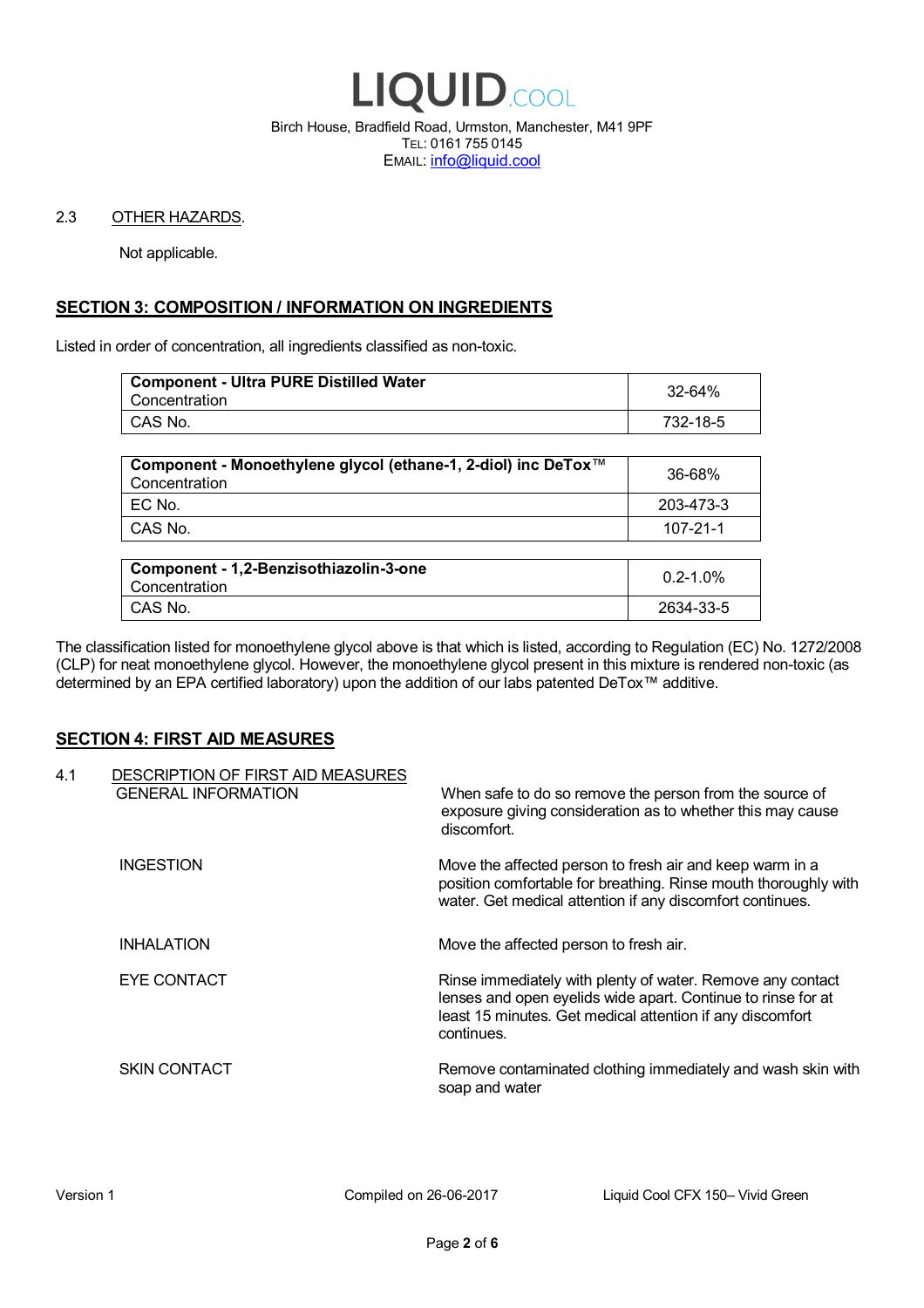

EMAIL: info@liquid.cool

### **SECTION 5: FIRE FIGHTING MEASURES**

### 5.1 EXTINGUISHING MEDIA

Material will not burn. Substance is non-combustible; use agent most appropriate to extinguish surrounding fire.

### 5.2 SPECIAL HAZARDS ARISING FROM THE SUBSTANCE OR MIXTURE

None determined.

## **SECTION 6: ACCIDENTAL RELEASE MEASURES**

### 6.1 PERSONAL PRECAUTIONS, PROTECTIVE EQUIPMENT AND EMERGENCY PROCEDURES

Wash skin with soap and water.

### 6.2 ENVIRONMENTAL PRECAUTIONS

Do not discharge into drains, water courses or onto the ground.

### 6.3 METHODS AND MATERIALS FOR CONTAINMENT AND CLEANING UP

Absorb spillage with damp, non-combustible material, then lush the contaminated area with water.

### **SECTION 7: HANDLING AND STORAGE**

7.1 HANDLING

No special measures necessary.

### 7.2 CONDITIONS FOR SAFE STORAGE, INCLUDING ANY INCOMPATIBILITIES

Store in distributed container, with induction seal intact (where applicable), keep out of reach of children and not in direct sunlight to preserve up to the maximum storage time stated below.

Storage stability: Storage period: 36 months

# **SECTION 8 EXPOSURE CONTROLS / PERSONAL PROTECTION**

8.1 Specific end uses:

Ingredients with occupational exposure limits to be monitored: Not applicable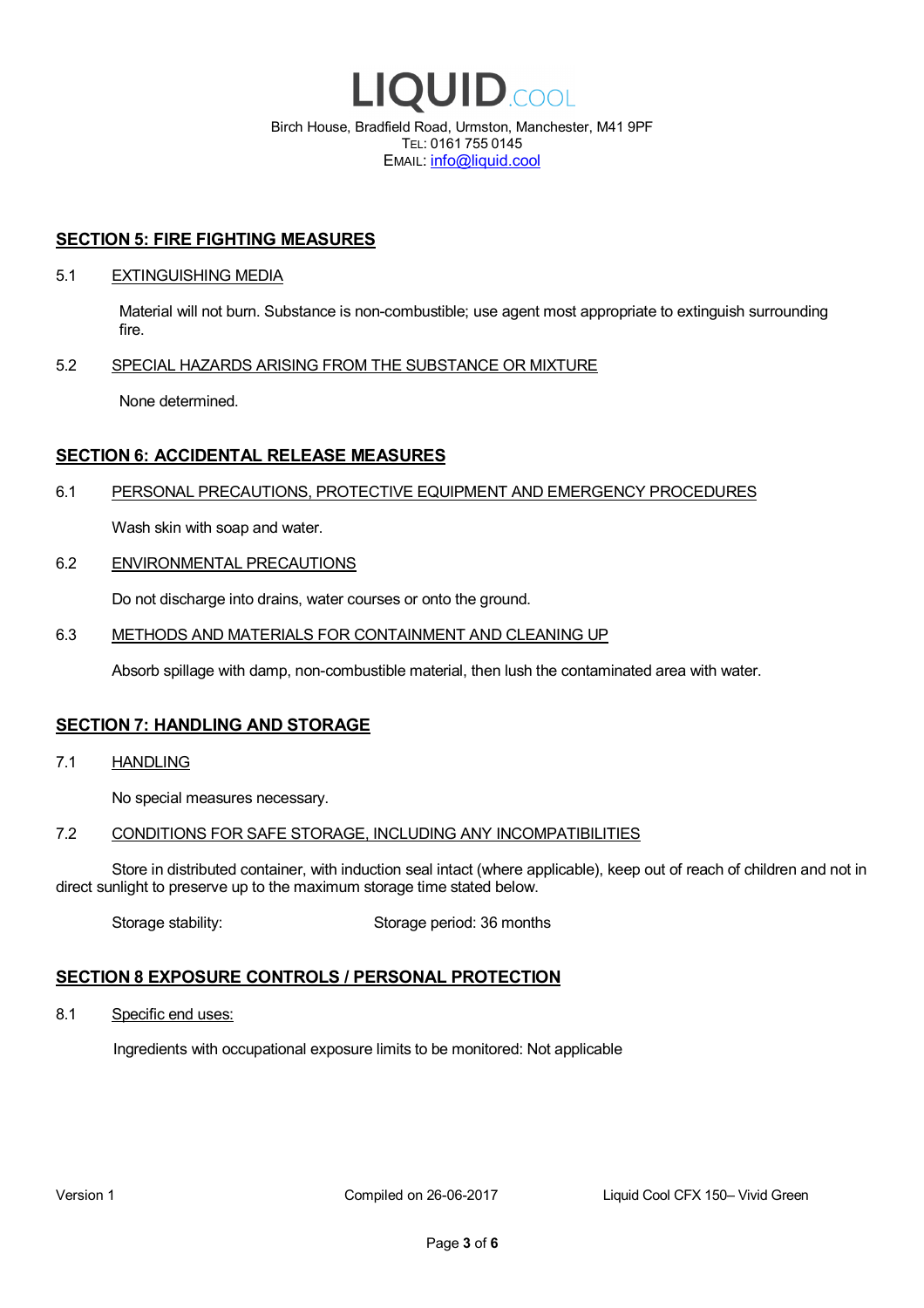# LIQUID.COOL

Birch House, Bradfield Road, Urmston, Manchester, M41 9PF TEL: 0161 755 0145 EMAIL: info@liquid.cool

### 8.2 EXPOSURE CONTROLS

Respiratory Protection **None required.**<br>
Hand Protection **None required.** Eye Protection **None required.** Body protection None required.

Exposure Controls **Exposure Controls** No exposure controls necessary. None required.

# **SECTION 9: PHYSICAL AND CHEMICAL PROPERTIES**

### 9.1 INFORMATION ON BASIC PHYSICAL AND CHEMICAL PROPERTIES

FORM Liquid COLOUR Green BOILING POINT FLAMMABILTY **DENSITY** SOLUBILTY IN WATER

pH<br>
DDOUR
20°C)
2000UR
2000UR
2000UR
2000UR Non-pungent but characteristic aroma 100°C Product is not classified as flammable 1.04 - 1.15 (g/cm3) Soluble in water

### 9.2 OTHER INFORMATION

Not determined.

# **SECTION 10: STABILITY AND REACTIVITY**

10.1 REACTIVITY

There are no known reactivity hazards associated with this product.

10.2 CHEMICAL STABILITY

Stable at normal conditions when used as recommended

10.3 POSSIBILITY OF HAZARDOUS REACTIONS

Not applicable

10.4 CONDITIONS TO AVOID

None known.

### 10.5 INCOMPATIBLE MATERIALS

Strong acids, strong alkalis and strong oxidising agents.

### 10.6 HAZARDOUS DECOMPOSITION PRODUCTS

No known hazardous decomposition products.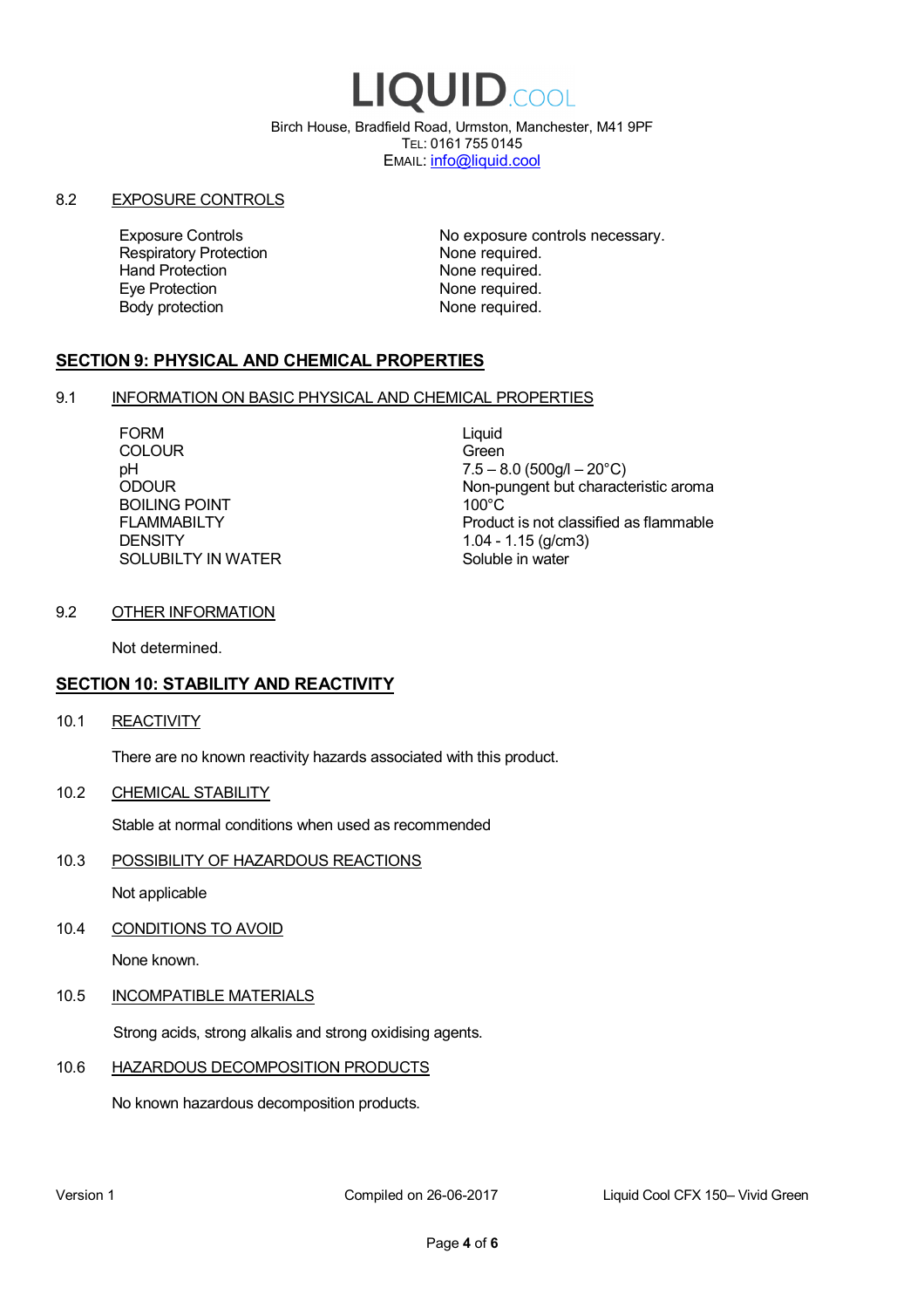LIQUID.COOL Birch House, Bradfield Road, Urmston, Manchester, M41 9PF TEL: 0161 755 0145 EMAIL: info@liquid.cool

# **SECTION 11: TOXICOLOGICAL INFORMATION**

### 11.1 INFORMATION ON TOXICOLOGICAL EFFECTS

Irritant effect on eves: Non Irritant (rabbit) Irritant effect on skin: Non-irritant (rabbit)

Acute oral toxicity: The addition of our patented DeTox™ additive to monoethylene glycol results in a mixture that is classified as non-toxic with an LD50, oral, rat >15,000 mg/kg bw..

### **SECTION 12: ECOLOGICAL INFORMATION**

12.1 TOXICITY LC50, 96 hours, fish: EC50, 48 hours, daphnia magna: EC50, 96 hours, aquatic plants:

>100 mg/L - not classified harmful to fish >100 mg/L - not classified harmful to daphnia >100 mg/L - not classified as harmful to plants

### 12.2 PERSISTENCE AND DEGRADABILITY

This product is readily biodegradable (90% over 10 days)

12.3 BIOACCUMULATIVE POTENTIAL

Will not bio-accumulate. Partition coefficient - not determined

12.4 MOBILITY IN SOIL

Product is mobile in soil as it is water soluble.

# **SECTION 13: DISPOSAL CONSIDERATIONS**

13.1 WASTE TREATMENT METHOD Dispose in accordance with Local Waste Disposal Authority EWC no:070101

Container is made from Polyethylene Terephthalate (PET) and is domestically recycling.

### **SECTION 14: TRANSPORT INFORMATION**

|           | <b>TRANSPORT CLASS</b>            | Classified as non-dangerous goods for transport.                                     |
|-----------|-----------------------------------|--------------------------------------------------------------------------------------|
| 14.1      | UN NUMBER                         | Product not hazardous for transport - no information required                        |
| 14.2      | PROPER SHIPPING NAME              | Product not hazardous for transport - no information required                        |
| 14.3      | <b>TRANSPORT HAZARD CLASS(ES)</b> | Product not hazardous for transport - no information required                        |
| 14.4      | <b>PACKING GROUP</b>              | Product not hazardous for transport - no information required                        |
| 14.5      | ENVIRONMETAL HAZARDS              | Product not classed as an environmentally hazardous substance<br>or marine pollutant |
| Version 1 | Compiled on 26-06-2017            | Liquid Cool CFX 150- Vivid Green                                                     |